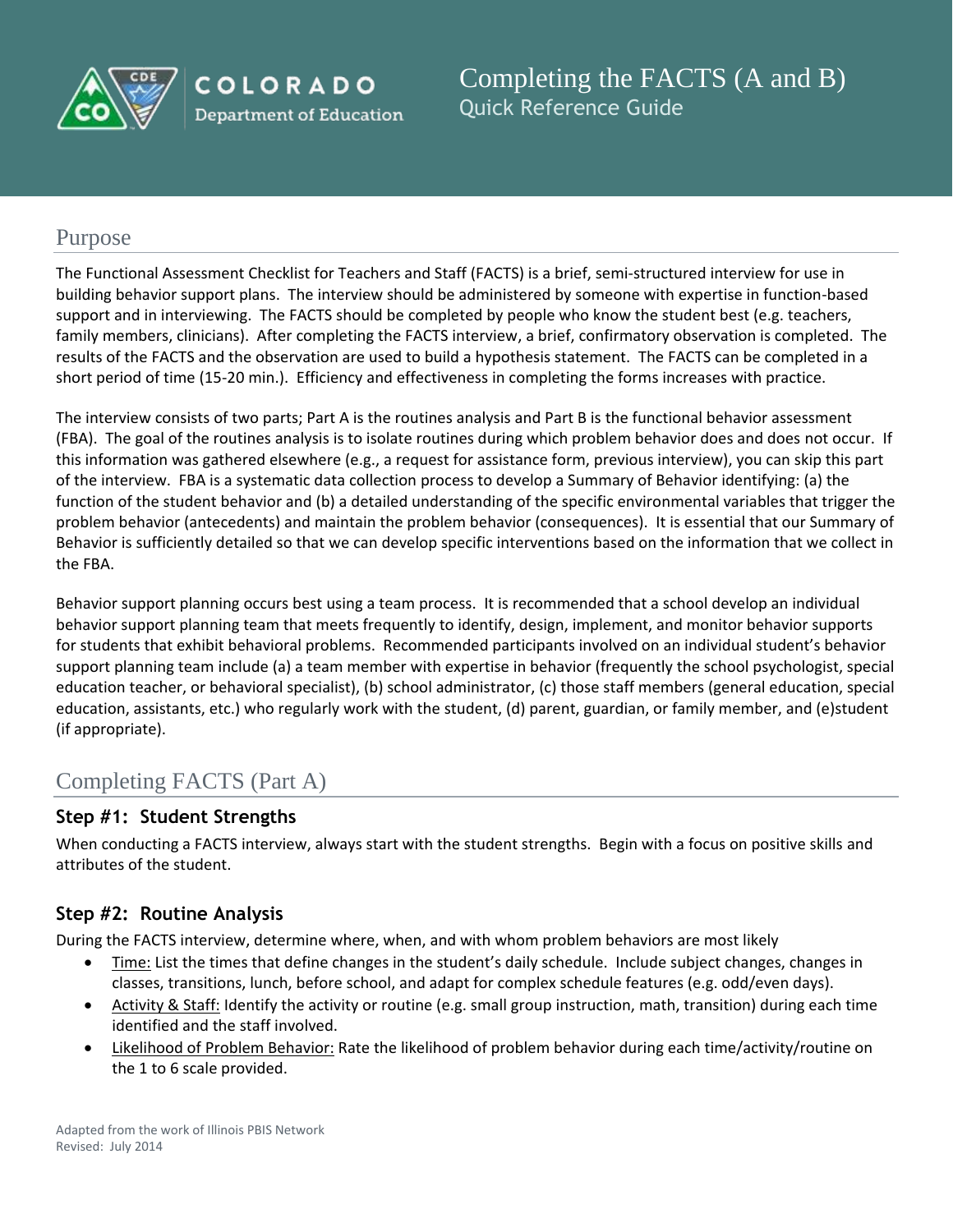

- Problem Behavior: Indicate the specific problem behavior(s) that occur during each time with a rating of 4, 5, or 6.
- Current Intervention: Indicate any interventions currently in place for the problem behavior during that time.

# **Step #3: Prioritize Routines**

- 1. First, identify those routines with the highest ratings (5 or 6 in the Routines Analysis)
- 2. Select between 1 to 2 routines for further analysis and prioritize which routine to begin the assessment with. Write the name of the highest priority routine and the most common problem behavior(s) during that routine in Routine #1.
- 3. Do the same for Routine #2.
- 4. Select the single most prioritized routine to focus on, which will be used in FACTS-Part B, Step #1.

Since the function of problem behavior often varies across different environments and settings, it is essential that we always focus on behavior within the context of a routine. In some cases, it may be possible to combine multiple routines, but only when the structure and demands within the routine are very similar.

# **Step #4: Identify Problem Behaviors for Prioritized Routines**

Now, focus on the single routine you have prioritized. Check those behaviors that occur in the target routine and then rank order the top 3 most concerning problem behaviors in the routine. Provide a brief description of exactly what the behavior looks like when the student engages in these behaviors. This definition should be so clear that you could clearly identify when the behavior does and does not occur.

# **Step #5: Determine Frequency and Duration of Problem Behavior**

Ask the interviewee to estimate the how often and/or how long the problem behavior occurs within the target routine. In addition, ask for supporting data or evidence.

# **Step #6: Determine Severity of Problem Behavior**

Ask the interviewee if the student engages in behaviors that pose a danger to themselves or others. Dangerous behaviors may include (but are not limited to): hitting, fighting, biting, punching, throwing dangerous objects, etc.

\*If the student displays unsafe behaviors (i.e. behaviors that may injure self or others) a crisis plan should be developed. This plan should be aligned with district and state policy and support the school or district safety plan.

# Completing FACTS (Part B)

# **Step #1: Identify the Target Routine**

List the prioritized target routine and problem behavior as selected from FACTS-Part A (Step #3). The FACTS-Part B will only focus on this single routine. If multiple routines are identified, use a separate FACTS-Part B form for each routine.

# **Step #2: Determine Antecedent(s) to Problem Behavior**

When asking about antecedents remember to do the following:

- a. Remind the respondent that you are only talking about the target routine
- b. Have the person initially check all antecedents in the list that apply
- c. Then, have the person rank order the 2 strongest predictors from those selected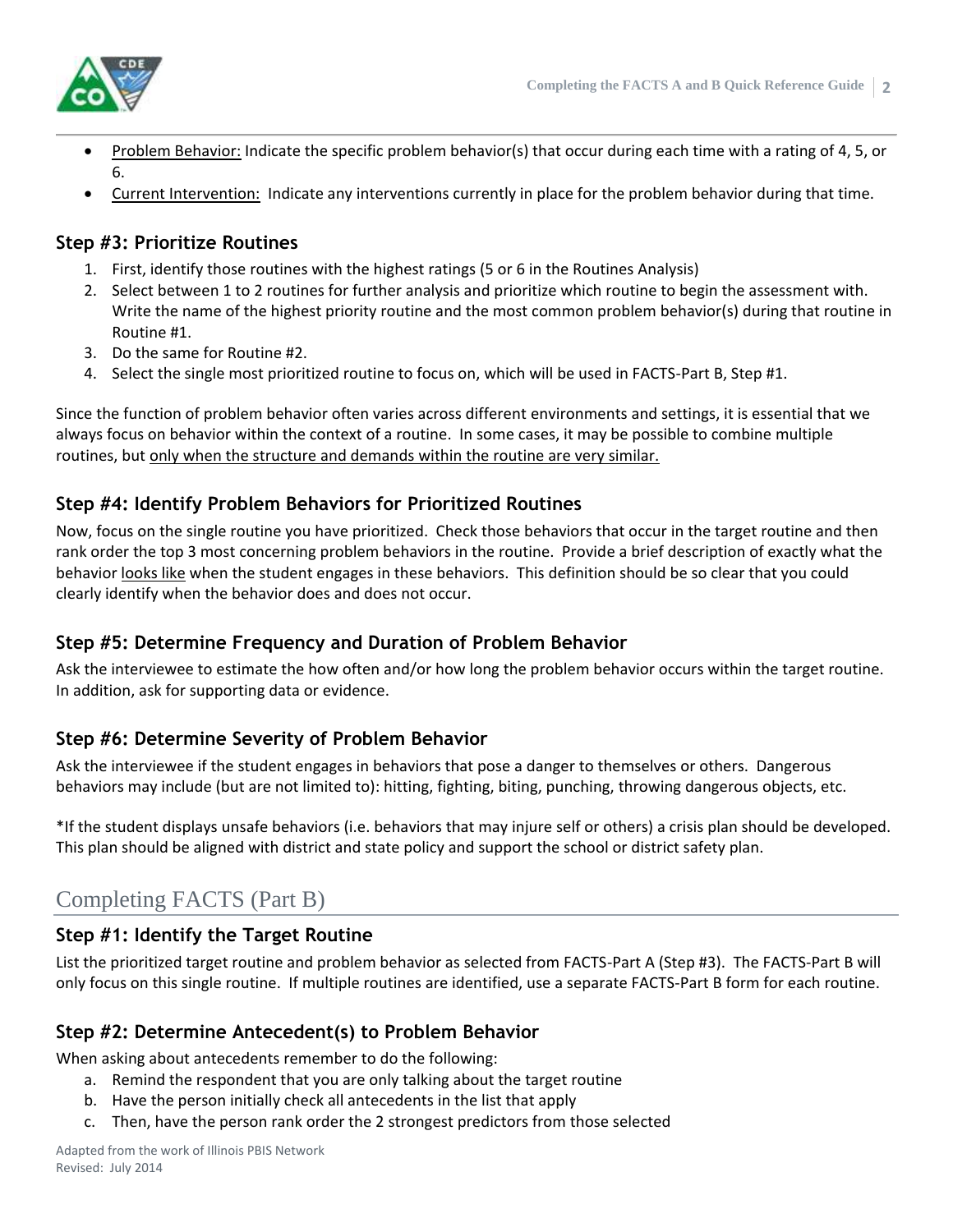

## **Follow-up Questions**

After identifying the strongest predictor(s) ask the follow-up question(s) coinciding with the letter of the item(s) rank ordered #1 and #2.

#### **Before moving on with the interview, ask yourself the following about the antecedent response:**

- 1. Are there further follow-up questions I should ask to get a clearer understanding of what triggers the problem behavior?
- 2. Is the antecedent clear enough that I can identify specific environmental changes that should prevent the problem behavior?

**The provided follow-up questions should not be considered a complete list.** It is the job of the interviewer to ask the additional follow-up questions necessary to obtain the clearest understanding of the antecedents triggering the problem behavior. You as the interviewer should have a clear enough understanding of the antecedents to be able to make changes to, or eliminate, the triggers and make the student need for the problem behavior irrelevant.

## **Step #3: Determine Consequences of Problem Behavior**

When asking about the consequences remember to do the following:

- a. Remind the respondent that you are only talking about the target routine
- b. Have the person initially check all consequences in the list that apply
- c. Then, have the person rank order the 2 strongest consequences form those selected

### **Follow-up Questions**

After identifying the strongest consequence(s) ask the follow-up question(s) coinciding with the letter of the item(s) rank ordered #1 and #2.

## **Before moving on ask yourself the following questions about the consequence response:**

- 1. Are there further follow-up questions I should ask to get a clearer understanding of what consequences are maintaining the problem behavior?
- 2. Are the consequences and function of behavior clear enough that I can understand how the problem behavior is paying off for the student?
- 3. When considering the antecedent and consequences together, do they make sense?

**The provided follow-up questions should not be considered a complete list.** It is the job of the interviewer to ask the additional follow-up questions necessary to obtain the clearest understanding of the consequences maintaining the problem behavior. You as the interviewer should feel that you understand how the problem behavior is functional in paying off for the student in getting a desired outcome.

## **Step #4: Determine Setting Events**

When asking about setting events remember to do the following:

- a. Remind the respondent that you are only talking about the target routine
- b. Have the person initially check all setting events in the list that apply
- c. Then, have the person rank order the 3 strongest setting events form those selected

## *Remember that setting events do not usually occur in the immediate routine or environment. Since setting events often happen at home or previously in the school day, it is not uncommon for teachers to be unsure of setting events.*